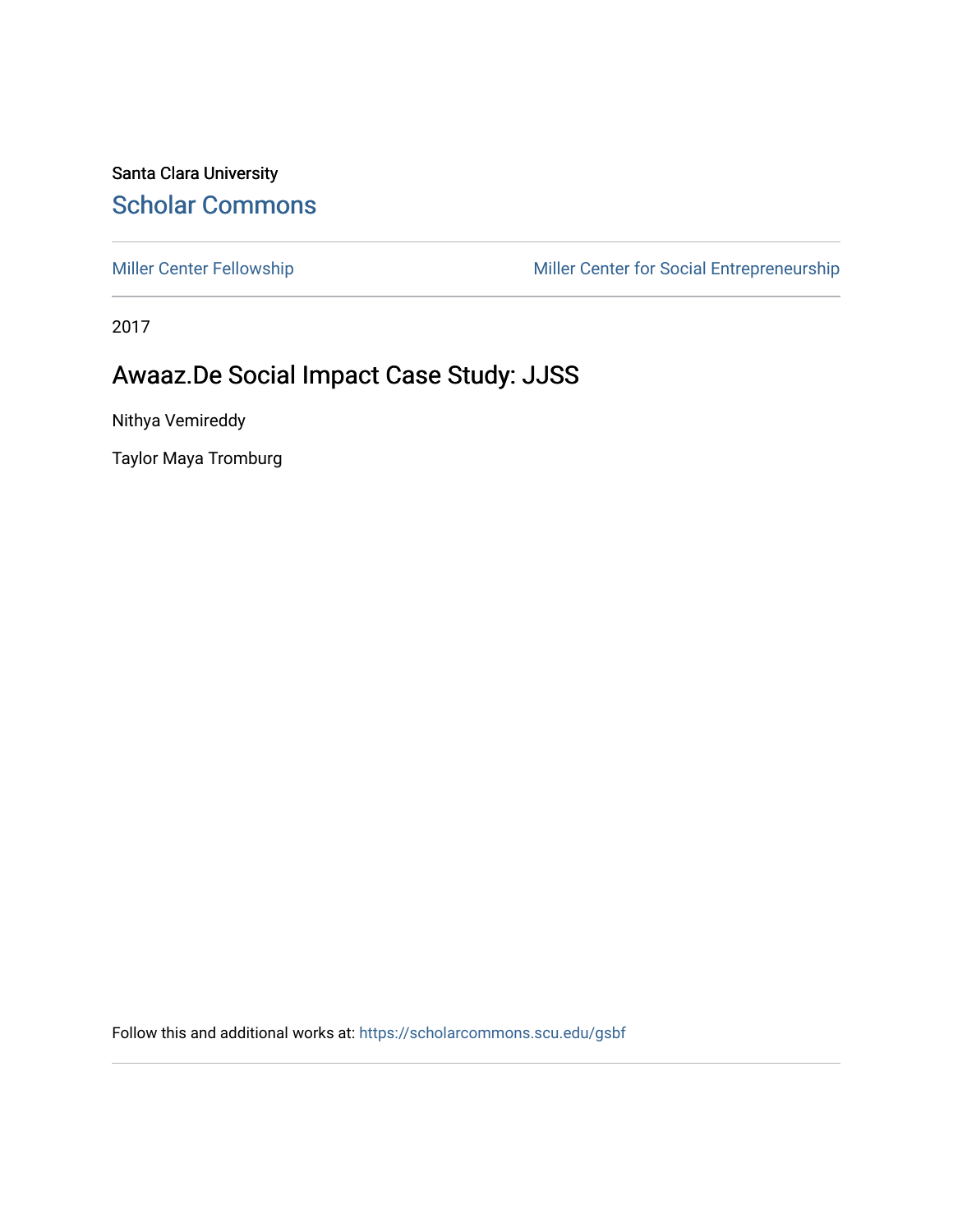# **Cultivating Engagement in Community Issues**

## **USE CASE**

Timely information about government entitlements through mobile voice messages.



#### **PARTNER**



### **Bihar, India**

#### **BACKGROUND**

Jan Jagaran Shakti Sangathan (JJSS) is a registered trade union of unorganized sector workers that enables local rural communities to gain government entitlements and learn about new job opportunities.

The Indian government has created numerous entitlements and employment programs across the country to help vulnerable citizens such as NREGA - an Indian labour scheme providing guaranteed 100 days of work to rural households.

Many rural households are unaware of these entitlements or do not know how to take advantage of the benefits due to lack of accessible information.

Unfortunately, a lot of government officials are accused of misappropriation of funds and taking advantage of these unskilled labourers due to their dearth of information.

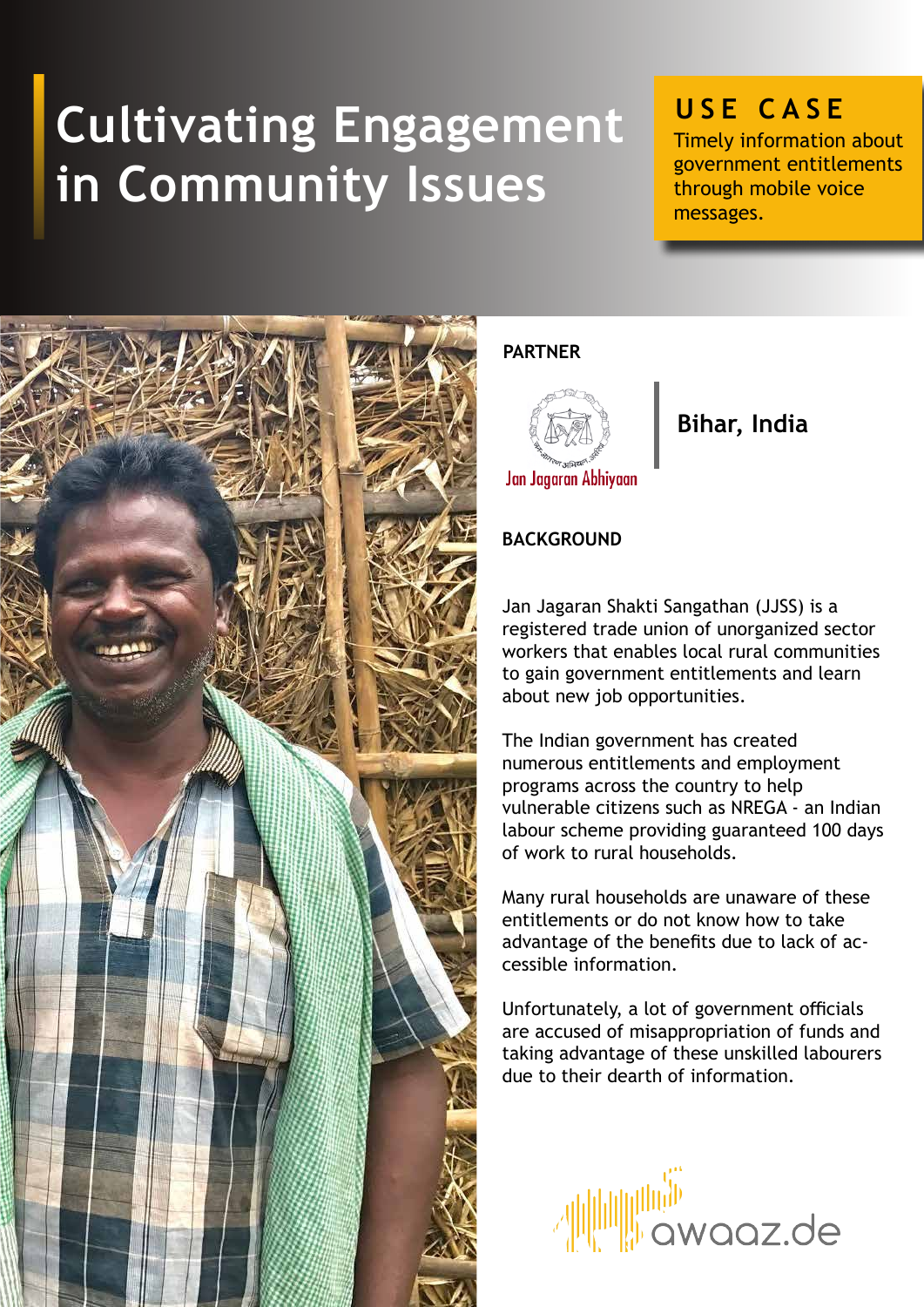#### **THE CHALLENGES**

Jan Jagaran Shakti Sangathan (JJSS) reaches out to hundreds of supporters to build awareness about NREGA. But for JJSS, mobilising people for activities like protests poses a real challenge. Most of their supporters can only comunicate in their local language, only have access to a basic feature phone for communication, and are spread out geographically.

#### **AWAAZ.DE'S SOLUTIONS**

JJSS uses Awaaz.De's IVR technology to broadcast policy and program information, updates regarding government activities, and logistics for upcoming demonstrations or meetings in their local language. These timely messages mobilise and empower communities in Bihar, increasing pressure for more transparency from the government regarding entitlements. In addition, the IVR platform enables activists to create stronger networks for advocacy in environments with limited resources.

**OUR IMPACT**